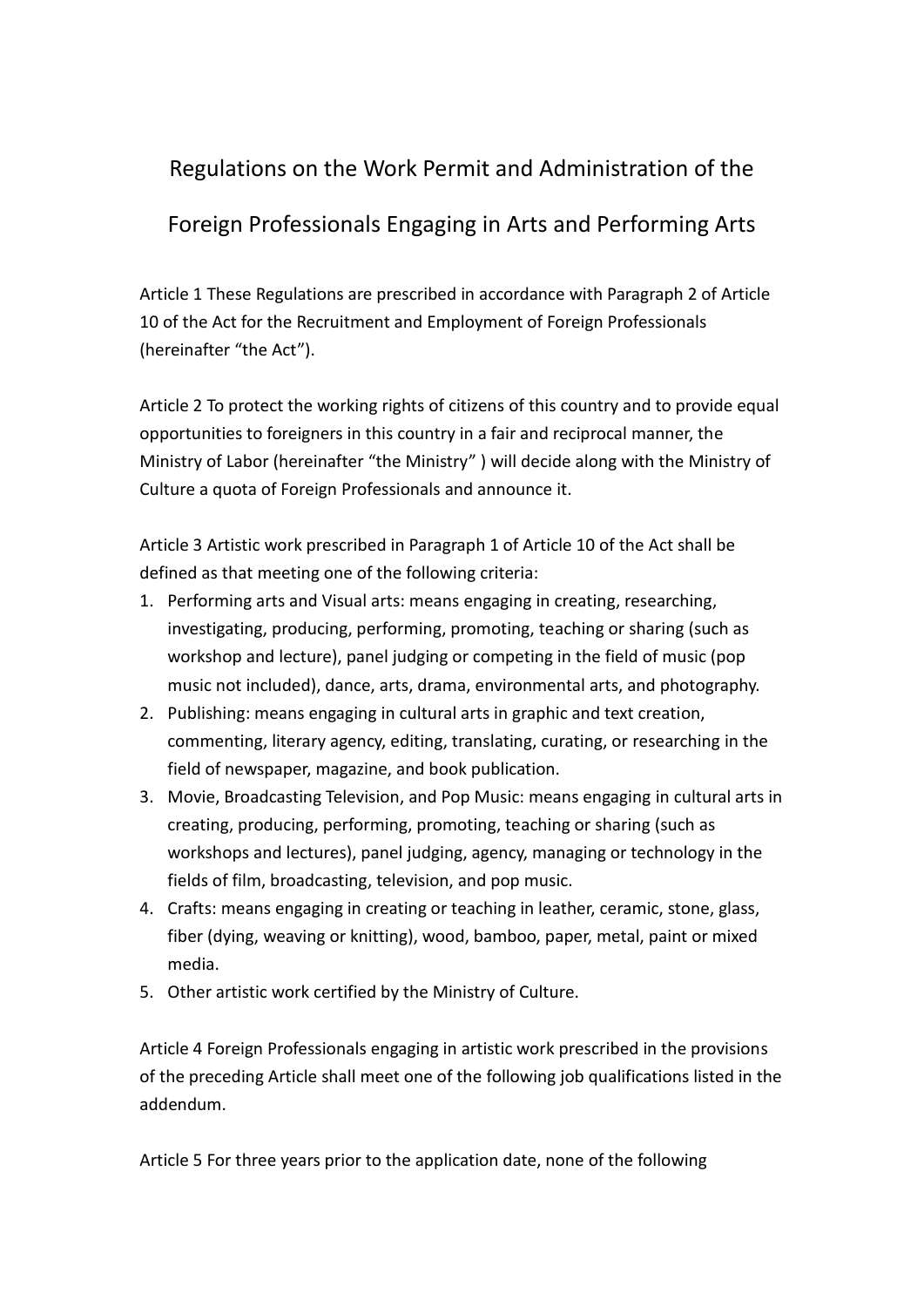circumstances has arisen or existed with respect to Foreign Professionals engaging in the artistic work prescribed in Article 3:

- 1. Engaged in artistic work without permission.
- 2. Inconsistency between actual work content and work description presented in the application form.
- 3. Refused to submit any information as required by applicable laws and regulations, or has submitted false information in violation of the applicable laws and regulations.
- 4. Other than the above, Foreign Professional has been in serious violation of applicable laws and regulations in the Republic of China.

Article 6 Foreign Professional engaging in artistic work prescribed in Article 3 shall apply for a work permit in accordance with the Regulations.

 Prior to approving the provisions of the preceding Article, The Ministry shall examine and review in consultation with the Ministry of Culture.

Article 7 Foreign Professionals engaging in artistic work prescribed in Article 3 shall provide the following documents:

- 1. Application form.
- 2. Photocopy of the passport of the Foreign Professional or ARC.
- 3. Original receipt for examination fee.
- 4. Relevant certificates of job qualifications listed in the addendum.
- 5. Other documents required by the Ministry.

If the preceding documents are created abroad, the Ministry has the right to request document authentication conducted by ROC embassies and consulates, representative offices, offices or other agencies authorized by the Ministry of Foreign Affairs in foreign countries.

Article 8 The maximum duration of the permit for a Foreign Professional engaging in the artistic work prescribed in Article 3 shall be three years.

A Foreign Professional may apply for an extension of up to three years four months prior to expiration by providing the following documents. Nevertheless, if the duration of the previous work permit is less than six months, a Foreign Professional may apply for an extension after exceeding two-thirds of the duration of the work permit:

- 1. Application form.
- 2. Original receipt for examination fee.
- 3. A certificate of specific artistic work performance for the duration of the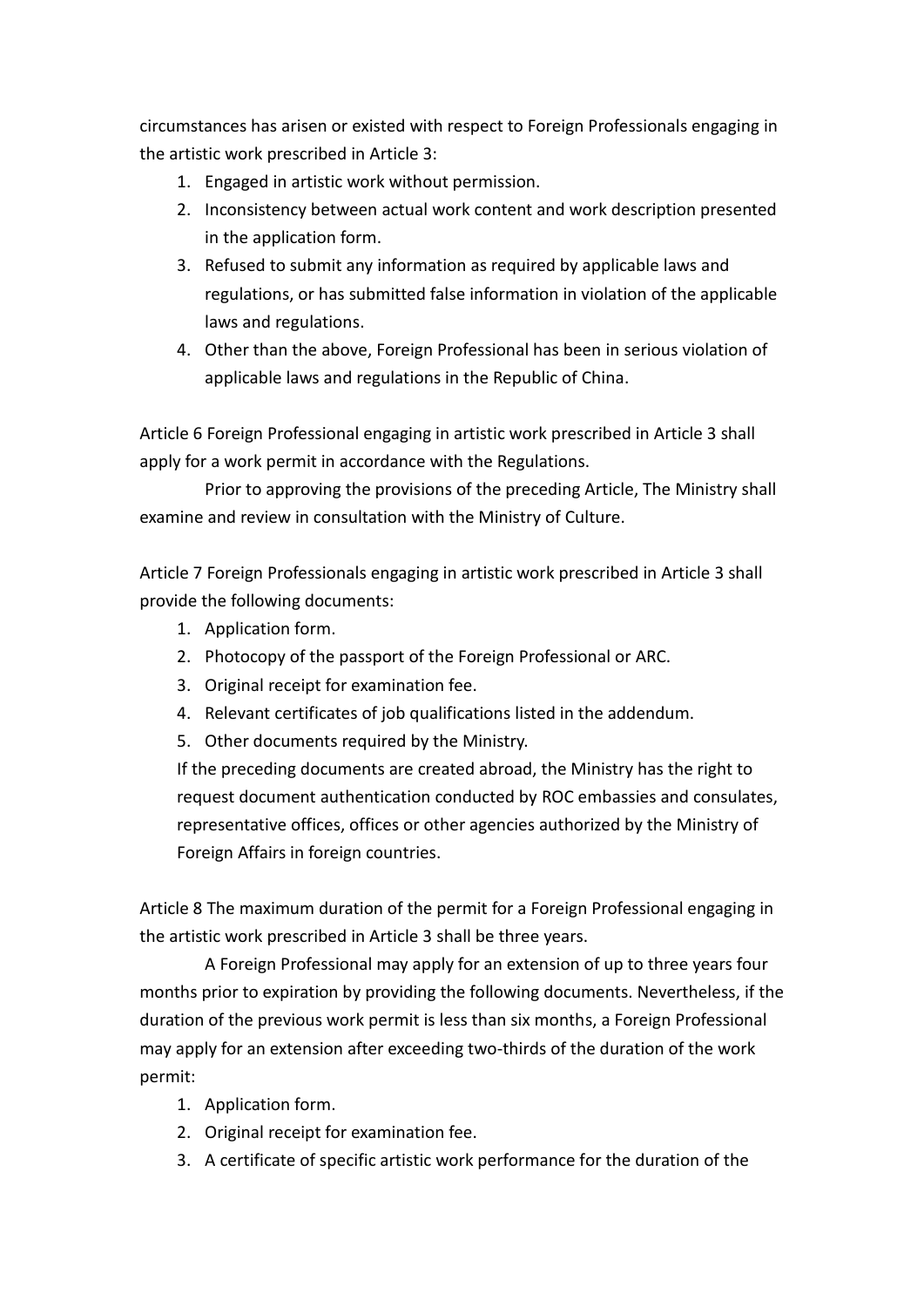previous work permit.

A Foreign Professional who fails to apply for an extension within the deadline due to circumstances, upon receipt of approval from the Ministry, may re-apply within fifteen days, but shall be allowed only once.

Article 9 The Ministry shall inform the Ministry of Culture, the Ministry of Foreign Affairs, and the Ministry of The Interior when issuing a work permit or the extension thereof for a Foreign Professional.

Article 10 Foreign Professionals engaging in artistic work may apply for a work permit through the Internet as indicated by The Ministry following its announcement.

 Foreign Professionals who apply in a way provided for in the provision of the preceding articles shall retain the written originals of all application documents for at least five years.

Article 11 An additional attachment as the application for a Foreign Professional's work permit engaging in artistic work is not required when it's issued by government institutions or state-owned enterprises and is available for search on the Internet. The above-mentioned document shall be announced by the Ministry.

Article 12 Should any of the following events occur, the Ministry shall not grant the work permit, nor an extension thereof, for a Foreign Professional:

- 1. Providing false or invalid information.
- 2. The application is not made in conformity with relevant requirements and the applicant fails to make necessary supplements and/or rectifications thereof within the specified period.
- 3. Any of the provisions prescribed in Article 5.
- 4. Any violation of the standards as set forth in accordance with the Regulations.

Article 13 Should any of the following events occur, the Ministry shall revoke and annul the work permit or an extension thereof, for a Foreign Professional:

- 1. Any of the provisions prescribed in Article 5.
- 2. Any violation of the standards as set forth in accordance with the Regulations.

Article 14 The format of all forms and documents as referred to in the Regulations shall be promulgated by the Ministry.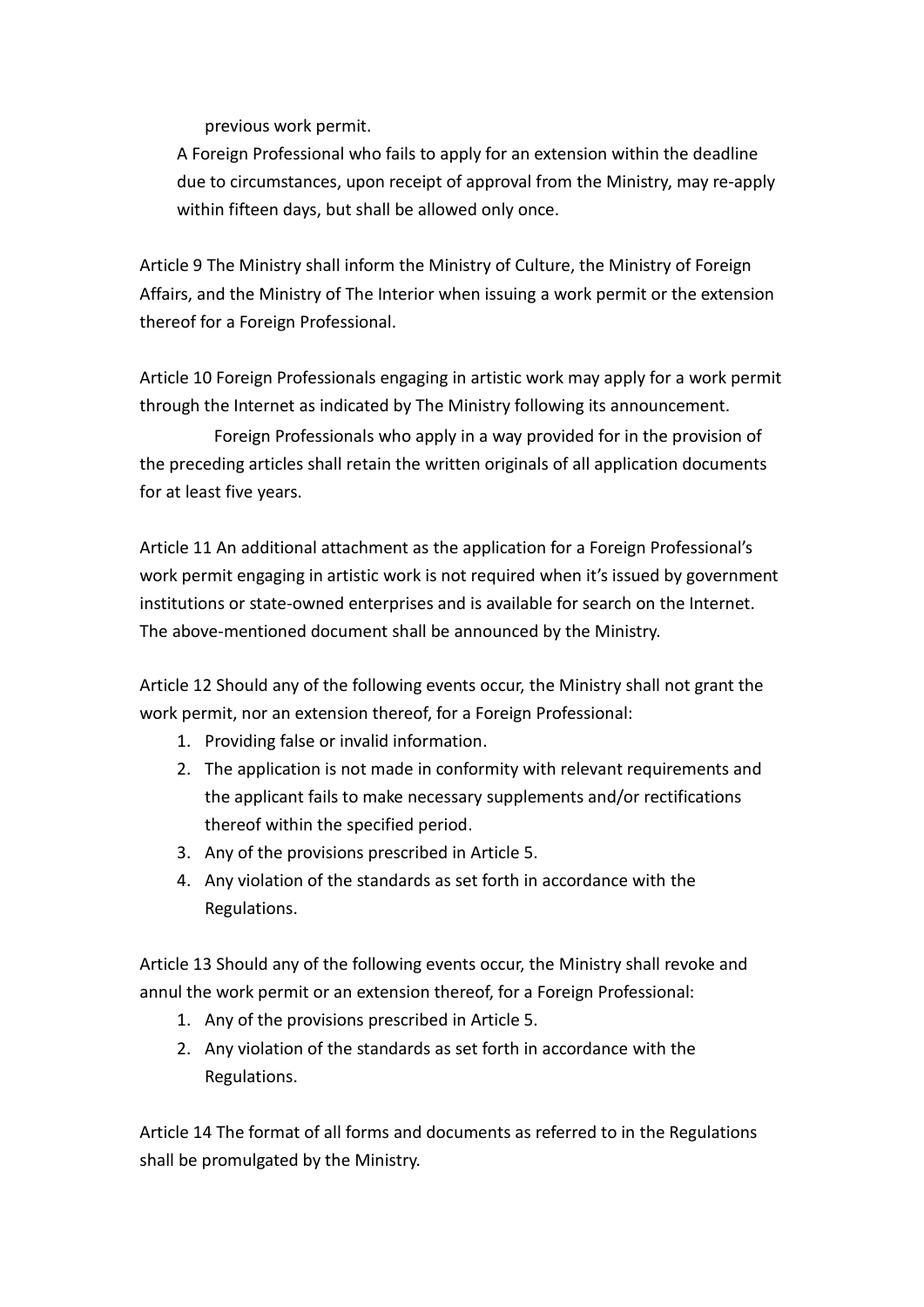Article 15 Residents of Hong Kong or Macau applying for artistic work prescribed in Article 10 of the Act with matters concerning qualifications, procedures, and others, are subject, mutatis mutandis, to the provisions from Article 2 to Article 13.

Article 16 The Regulations shall become effective on the date of promulgation of the Act.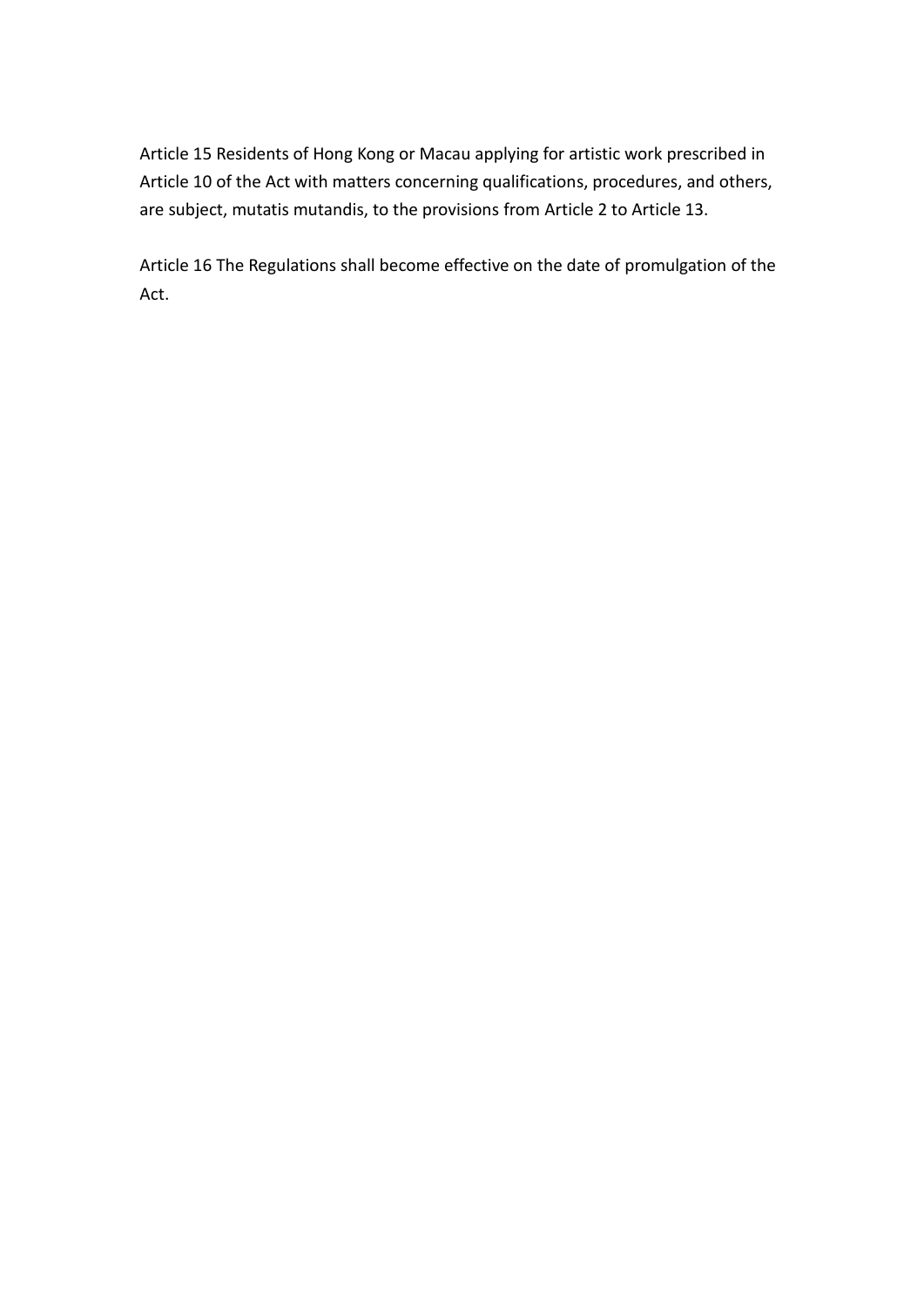## **Addendum**

Regulations on the Work Permit and Administration of the

Foreign Professionals Engaging in Arts and Performing Arts

| Category                        | <b>Job Qualifications</b>                  |
|---------------------------------|--------------------------------------------|
| Performing Arts and Visual Arts | Shall meet one of the following job        |
|                                 | qualifications:                            |
|                                 | 1. Over 10 years of working                |
|                                 | experiences in the applied art field       |
|                                 | and with creative and outstanding          |
|                                 | performance.                               |
|                                 | Master degree in domestic or foreign<br>2. |
|                                 | universities, and over 5 years of          |
|                                 | working experiences in the applied         |
|                                 | art field, or PhD degree in domestic       |
|                                 | or foreign universities, and over 3        |
|                                 | years of working experiences in the        |
|                                 | applied art field.                         |
|                                 | With creative and outstanding<br>3.        |
|                                 | performance in the art field, and          |
|                                 | with certificates / or                     |
|                                 | recommendations issued by                  |
|                                 | government institutions or stated-         |
|                                 | owned enterprises.                         |
| Publishing                      | Over 8 year of working experiences in      |
|                                 | publishing field, and meet one of the      |
|                                 | following job qualifications:              |
|                                 | 1. Served as Chief Editor or Senior        |
|                                 | Manager of a major International           |
|                                 | news, media outlet, or publishing          |
|                                 | house.                                     |
|                                 | Awarded with one's country's most<br>2.    |
|                                 | prestigious prize for a publishing-        |
|                                 | related field of literature and comic;     |

|  | <b>Article 4 Job Qualifications</b> |
|--|-------------------------------------|
|--|-------------------------------------|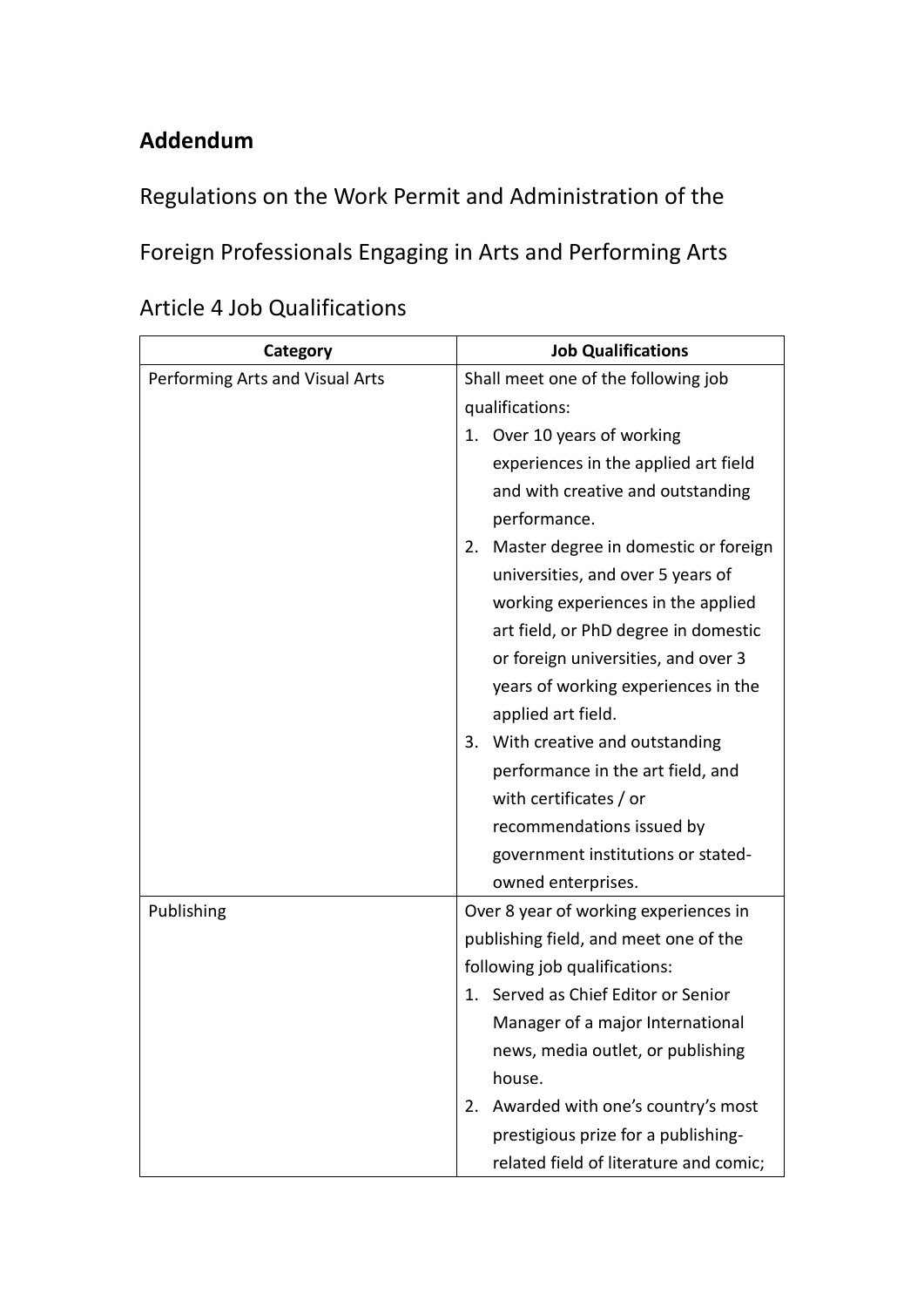|                                     | or an international prize for same.                                      |
|-------------------------------------|--------------------------------------------------------------------------|
|                                     | With creative and outstanding<br>3.                                      |
|                                     | performance in the publishing field,                                     |
|                                     | and with certificates / or                                               |
|                                     | recommendations issued by                                                |
|                                     | government institutions or stated-                                       |
|                                     | owned enterprises.                                                       |
| Movie, Broadcasting Television, and | Shall meet one of the following job                                      |
| Pop Music                           | qualifications:                                                          |
|                                     |                                                                          |
|                                     | 1. Nominated for national film industry,<br>international film festival, |
|                                     | international television award, pop                                      |
|                                     | music award, or other individuals                                        |
|                                     | deemed by the Ministry of Culture.                                       |
|                                     | Taught in relating departments of<br>2.                                  |
|                                     | film, broadcasting television, and                                       |
|                                     | pop music at a foreign university                                        |
|                                     | with seniority of associate professor                                    |
|                                     | and more.                                                                |
|                                     | 3. Legal representative or Chairman of                                   |
|                                     | an institute of major international                                      |
|                                     | film, broadcasting television, and                                       |
|                                     | pop music.                                                               |
|                                     | The awards of preceding paragraph 1                                      |
|                                     | shall be indicated by the Ministry of                                    |
|                                     | Culture following its announcement.                                      |
| Crafts                              | Shall meet one of the following job                                      |
|                                     | qualifications:                                                          |
|                                     | 1. Nominated a nationally or                                             |
|                                     | internationally recognized                                               |
|                                     | competition.                                                             |
|                                     | Taught in department of crafts at a<br>2.                                |
|                                     | foreign college or university with                                       |
|                                     |                                                                          |
|                                     | seniority of associate professor and                                     |
|                                     | more.                                                                    |
|                                     | 3. With creative and outstanding                                         |
|                                     | performance in the craft field, and                                      |
|                                     | with certificates / or                                                   |